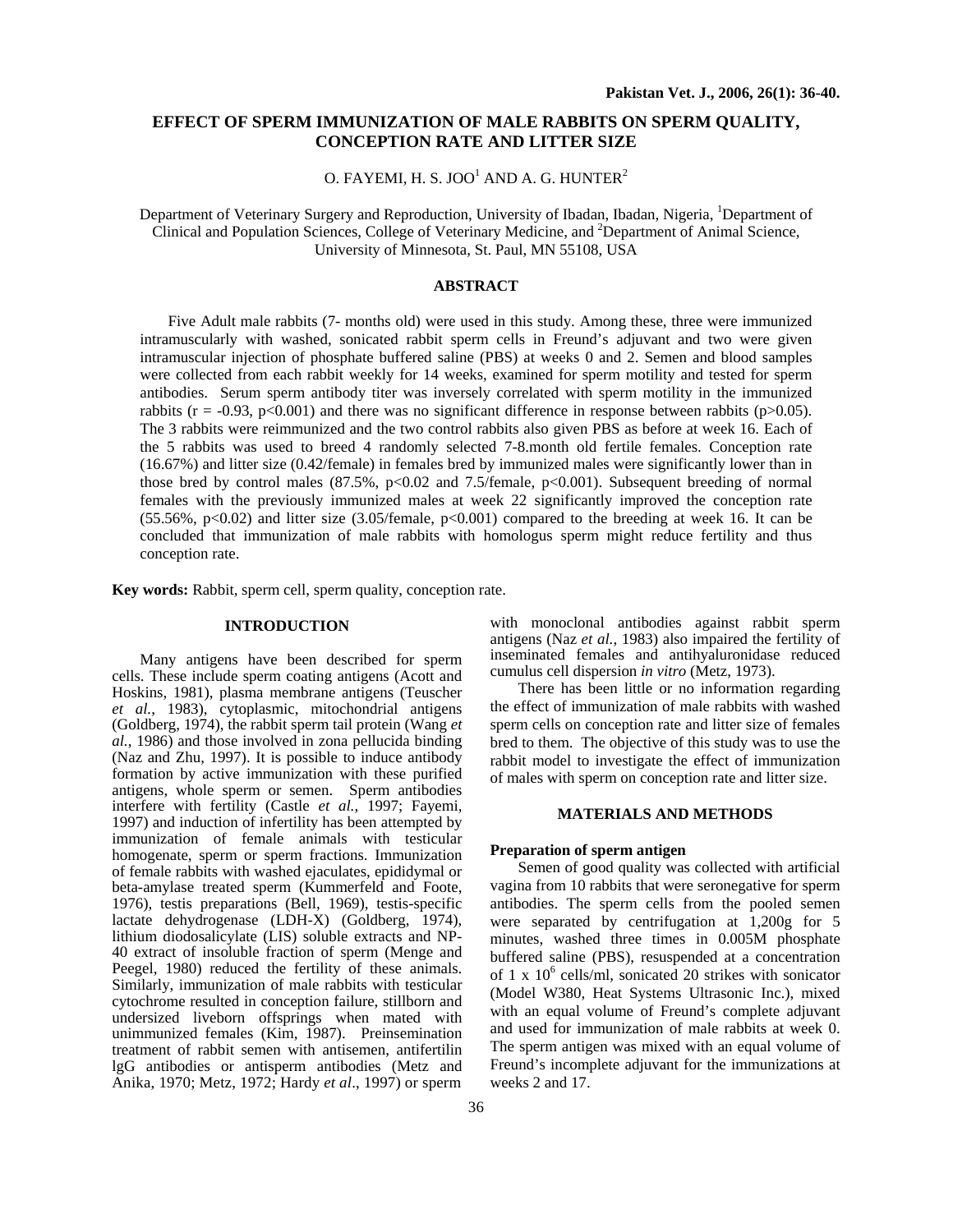## **Immunization of rabbits**

Five 7-month old male rabbits yielding good quality semen were purchased. Three were immunized with 2 ml of the sperm antigen preparation and the remaining two were given intramuscular injections of 2 ml PBS at weeks 0 and 2 and served as control. Semen and blood were collected weekly from each rabbit for 14 weeks, starting from the day of immunization. The semen samples were immediately examined for sperm motility and concentration. The sera harvested from the blood samples were stored at  $-20^{\circ}$ C until tested for sperm antibodies.

## **Reimmunization and breeding of females**

The three previously immunized males were reimmunized, and the controls were injected with PSB, at week 16. Each male was used to breed 4 randomly selected 7-8 month old fertile females. Each of the 3 previously immunized males was also used to rebreed 6 randomly selected females at week 22. The conception rates (CR) and litter size for each group of females were calculated at parturition.

### **Sperm antibody detection and quantitation**

Sperm antibody titer in each sample was determined by enzyme-linked immunosorbent assay (ELISA) (Harel and Nelken, 1985) with some modifications. Briefly, sperm antigen was prepared from washed, sonicated rabbit sperm cells in PBS, centrifuged twice at 1,500g for  $30$  minutes (4 $\degree$ C) and the optical density (OD) at 280 nm of the second supernatant was adjusted to 0.2 (equivalent of 0.15 mg/ml protein). Falcon 3912 microplates (Becton Dickinson) were coated with sperm antigen  $(50 \mu$ l/well) overnight at 4°C. The antigen was fixed to the plates with 0.5% gluteraldehyde (50  $\mu$ l/well), then washed and incubated with 1% bovine serum albumin (BSA) (50 µl/well) overnight at 4°C. Excess BSA was removed by washing and the microplates were incubated with various dilutions  $(1:50-1:3200)$  of the test sera  $(50)$ µl/well) for 2 hrs at 37°C. The plates were washed and incubated with 50 µl/well of biotin-labeled goat-antirabbit 1gG (Kirkegard and Perry Laboratories, Inc. (KPL),  $1:4800$ ) for 30 minutes at 37°C, washed and incubated with 50 µl/well of streptavidin peroxidase (KPL, 1:9600) for 30 minutes at  $37^{\circ}$ C. A mixture of equal volumes of ABTS (2.2 azino-di [3-ethylbenzthiazoline sulfonate]) and hydrogen peroxide  $(H<sub>2</sub>O<sub>2</sub>)$  (KPL, 50 µl/well) was used as substrate and the plates were kept at room temperature in the dark for 15 minutes before the OD was read at 405 nm with a microELISA reader MR 580 (Dynatech). All washings were done three times with PBS-Tween 20.

#### **Standardization of ELISA**

Titration curves of various dilutions of both controls and postimmune samples were made to compare the OD (Fig. 1). The mean OD of various dilutions of the negative samples was calculated and the last dilution of each sample with OD twice of the



**Fig. 1: Titration curve of various dilutions of different rabbit sera in ELISA titer of sample recorded as last dilution with absorbance greater than mean absorbance of negative samples +2SD (Standard Deviation)** 

Rabbit D, week 0 ( $\infty$ ); Rabbit E, Week 2 Rabbit A, week 5 (p-p); Rabbit B, Week 7 (\* Rabbit C, week 6 (®-0).

calculated mean was recorded as the sperm antibody titer in that sample.

#### **Statistical analysis**

The motility and antibody titer were transformed into square roots before subjecting to regression analysis. Comparison of conception rates and litter sizes was done by analysis of variance (Panacea programme, PAN Livestock Services, 1984).

#### **RESULTS**

The sperm antibody titer and sperm motility data are presented in Fig. 2. Three weeks after second immunization, the antibody titer reached a peak in 2 out of 3 rabbits (1:1600). This titer was maintained for an additional two weeks before rapidly declining. The antibody titer of the third rabbit peaked on week 7 (1:3200) and then rapidly declined. Sperm motility from the immunized rabbits decreased as the serum sperm antibody titer increased. The sperm motility was less than 10% from weeks 4 to 8 in all the rabbits, but increased to 60-75% at week 14 (Fig. 2). There was a significant negative correlation of sperm motility with sperm antibody titer ( $r = -0.93$ ,  $p < 0.001$ ) but there were no significant differences in immunogenic response nor in sperm concentration between the three rabbits.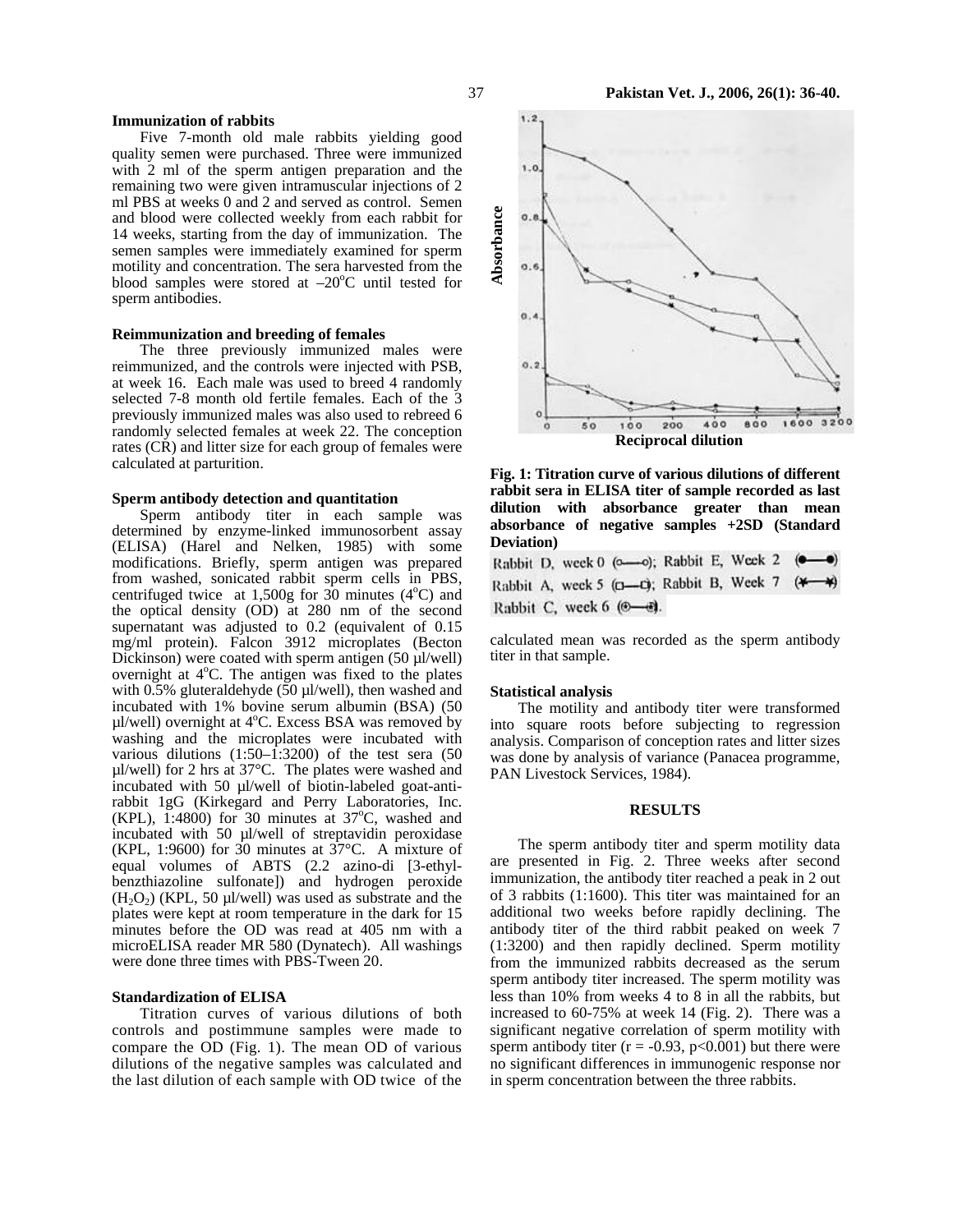After reimmunization at week 16, when the rabbits were used to breed females, CR was significantly higher in the females bred by the control  $(87.5%)$  than in those bred by immunized (16.67%) rabbits (p<0.001). The average litter size was also higher for the control (7.5/female) than immunized (0.42/female) males ( $p<0.001$ ). Subsequent rebreeding at week 22 with the previously immunized group resulted in a higher CR  $(55.56%)$  than their first breeding (p<0.02) and also a higher litter size  $(3.05/\text{female}, p<.001)$  but still had significantly lower CR  $(p<0.01)$  and litter size (p<0.01) than the non-immunized controls (Table 1).

#### **DISCUSSION**

The results of the first part of the study show that sperm antibodies have negative association with sperm motility. This is similar to the reports of sperm antibody association with sperm motility in humans (Mathur *et al.*, 1986). The mechanism by which the sperm motility is affected is not fully understood but there are immunoreactive proteins in the sperm cell such as the forward motility proteins on the acrosome (Raynaud and Kann, 1986),  $Zn^{2+}$ - ion dependent proteins mostly in the flagella (Strzezek and Hopfer, 1987; Strzezek *et al.*, 1987) that enhance sperm motility. These proteins can induce antibody production and thereby reduce sperm motility since antibodies of the IgG type with smaller Fab fragments can transudate into the epididymis and bind to the surface of epididymal spermatozoa (Lee *et al.*, 1987).

**Table 1:Conception rates and average litter size of female rabbits bred by immunized and non-immunized males**

| Treatment              | <b>Males</b> | <b>Conception</b> | Litter |
|------------------------|--------------|-------------------|--------|
|                        |              | rate $(\% )$      | size   |
| Immunized on           | A            | $(0/4)$ 0         | 0.00   |
| weeks $0, 2, 16$ , and | B            | $(1/4)$ 25        | 0.25   |
| bred on week 17        | C            | $(1/4)$ 25        | 1.00   |
| Total                  |              | (2/12)            | 0.42   |
|                        |              | 16.67             |        |
| Non-immunized,         | D            | $(3/4)$ 75        | 6.00   |
| bred on week 17        | E            | $(4/4)$ 100       | 8.65   |
| Total                  |              | (7/8)             | 7.50   |
|                        |              | 87.5              |        |
| Immunized with         | A            | $(3/6)$ 50        | 2.83   |
| sperm at week 0,       | B            | $(3/6)$ 50        | 2.50   |
| 2 and 16, bred at      | C            | $(4/6)$ 66.67     | 3.83   |
| week 22                |              |                   |        |
| Total                  |              | (10/18)           | 3.05   |
|                        |              | 55.56             |        |

The reduction of sperm motility might partly contribute to the lower CR and litter size observed in females bred by immunized males, since conception increases and time of conception decreases as larger numbers of motile sperms pass through the cervical mucus (Hull *et al.,* 1982). The CR and litter size improved at the second breeding when sperm motility must have improved. Rabbit semen mixed with





| Serum sperm antibody: Rabbit A |                                       |  | Rabbit B $($ Rabbit C $($ $)$               |
|--------------------------------|---------------------------------------|--|---------------------------------------------|
| <b>Sperm motility:</b>         | Rabbit A $\left( \bigcirc - \bigcirc$ |  | Rabbit B $(2)$ - $-2$ Rabbit C $(2)$ - $-2$ |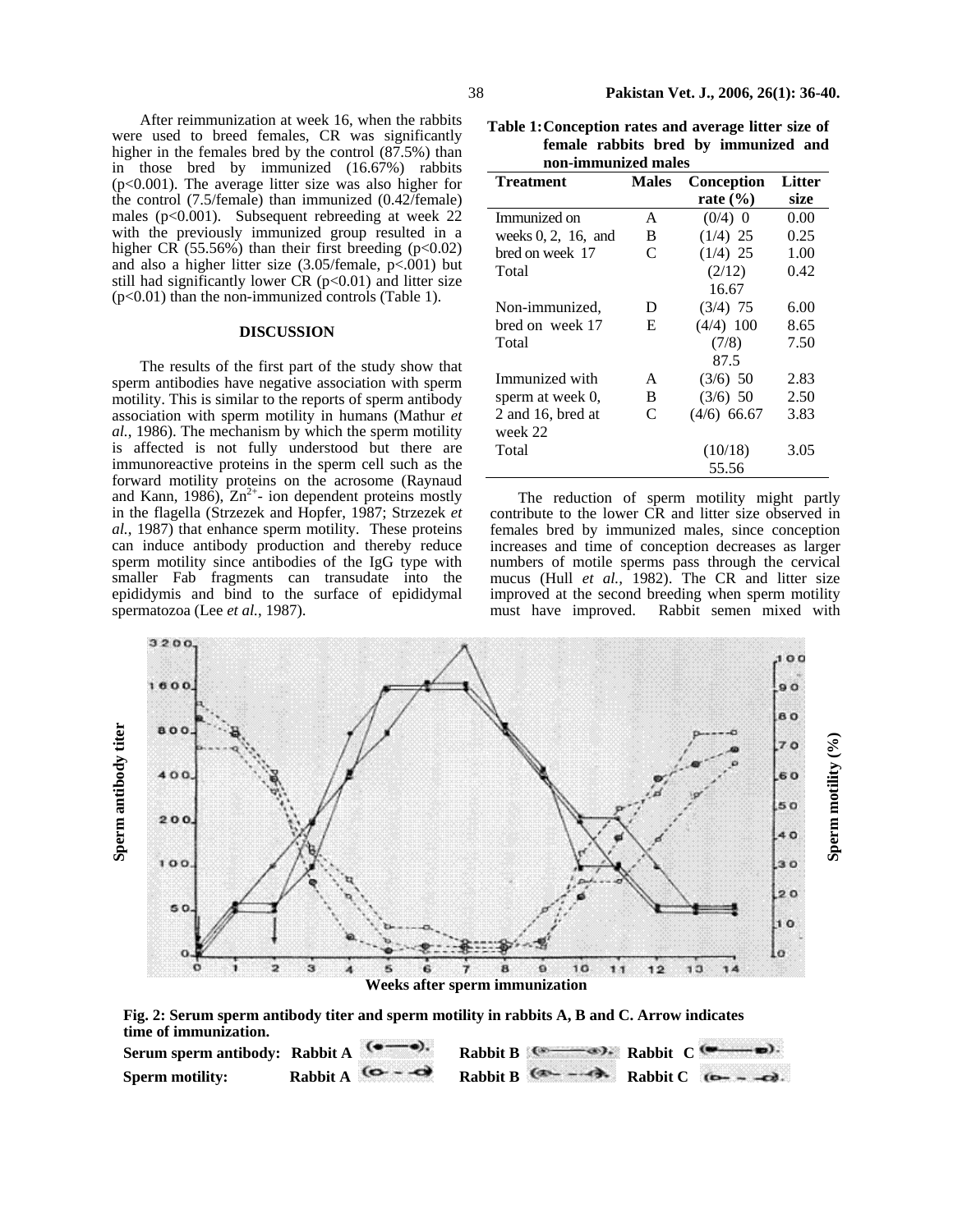antiserum to semen had been shown to reduce the number of sperms recovered from oviduct, uterus and vagina and there was a decrease in sperm motility in vaginal flushings, reduced progression of uterine sperms and inhibition of fertilization (Menge, 1971). The reduction in CR and litter size in immunized males is not surprising, because generally a decrease in fertilization rate, as well as an increase in embryonic and foetal mortality had been observed in animals immunized with sperm or testis preparations (Sokamoto *et al.,* 1999) and treatment of semen with antiserum against testis, semen or sperm before insemination had antifertility effect in rabbits (Menge and Protzman, 1967). Possible causes suggested were interference with sperm transport, immobilization of sperm, increased phagocytosis of sperm and blocking of fertilization sites on the sperm membranes. The fertilization failure might be due to failure of sperm in the oviduct to penetrate and disperse the cumulus mass of the ova, with antiserum to RSA-1 which reduced sperm binding and completely inhibited sperm penetration (Amann *et al.,* 1999).

Normally, sperm cells in the proximity of the ova and cumulus mass undergo acrosomal membrane vesiculation as a prerequisite to fertilization. Then there is release of acrosomal enzymes, which disperse cumulus and corona cells and aid sperm penetration of the ova. Antihyaluronidase had been shown to prevent cumulus cell dispersion in vitro (Metz, 1973). Although immunization with acrosin or hyaluronidase did not reduce fertility in rabbits (Syner *et al.*, 1979), the possibility of antibody binding to the sperm membrane, preventing vesiculation and release of these enzymes from the acrosome cannot be totally ruled out.

The spontaneous adherence of rabbit sperm to ova could be prevented by both univalent and bivalent antibodies against sperm (Menge, 1970) and sperm specific antibodies might be blocking sperm adherence to ova, and acrosome reaction, by binding reactive sites on sperm membranes and consequently preventing fertilization. This would reduce CR and litter size.

The antibodies could be acting at various levels of the reproductive tract and the fertility process i.e. sperm transport and migration in the form of reduced progressive motility as observed in the first part of the study, and sperm attachment and penetration of the ova. Sperm agglutination as a cause of the reduced CR was ruled out as it was not observed in the first part of the study.

The improved CR and litter size when the immunized rabbits were used for subsequent breeding suggests that sperm antibody contributed to the reduction in fertility which improved when the antibody titer would have been decreased. The higher CR and litter size in the females bred by unimmunized rabbits was probably due to lack of sperm antibodies. The normal male does not produce sperm antibody because of the blood-testis barrier formed by the tight junctions between sertoli cells that line the seminiferous tubules (Tung, 1980).

The postfertilization effects of the sperm antibodies should also be considered in relation to the reduced litter size in females bred by immunized males. Naz *et al.* (1983) showed that insemination of female rabbits with rabbit sperm treated with monoclonal antibodies resulted in significant reduction in fertility by blocking postfertilization development through inhibition of some steps necessary for viable embryo formation. One of the female rabbits bred by an immunized male died and was found to be pregnant with one fetus but with four other implantation sites without fetuses on post mortem. The litter sizes of ejaculated sperm immunized female rabbits were also shown to be significantly lower than controls (Kummerfeld and Foote, 1976).

In conclusion, this study indicates that immunization of male rabbits with homologous sperm may reduce fertility through reduction of sperm motility, inhibition of sperm binding to ova, and subsequent fertilization leading to reduced conception rate, and possibly by prevention of postfertilization development of viable embryo causing reduction in litter size.

## **REFERENCES**

- Acott, T. S. and D. D. Hoskins, 1981. Bovine sperm forward motility protein: Binding to epididymal spermatozoa. Biol. Reprod., 24: 234-240.
- Amann, R. P., R. B. Shabanowitz, G. Huszar and S. J. Broder, 1999. In vitro sperm-binding assay to distinguish differences in populations of human sperm or damage to sperm resulting from cryopreservation. J. Androl., 20: 648-654.
- Bell, E. B., 1969. Isoantibody formation against rabbit spermatozoa and its effect on fertility. J. Reprod. Fertil., 20: 519-522.
- Castle, P. E., K. J. Whaley, T. E. Hoen, T. R. Moench and R. A. Cone, 1997. Contraceptive effect of sperm-agglutinating monoclonal antibodies in rabbits. Biol. Reprod., 56: 153-159.
- Fayemi, O., 1997. Sperm antibodies and infertility in humans and animals: A review. Trop. Vet., 15: 125-136.
- Goldberg, E., 1974. Effects of immunization with LDH-X on fertility. In: Immunologic Approaches to Fertility Control. Diezfalusy, E. (Ed.) Daralinska Institute, Stockholm. Sweden, pp: 202-222.
- Hardy, C. M., H. G. Clarke, B. Nixon, J. A. Grigg, L. A. Hinds and M. K. Holland, 1997. Examination of the immunocontraceptive potential of recombinant rabbit fertilin subunits in rabbit. Biol. Reprod., 57: 879-886.
- Harel, W. and D. Nelken, 1985. An enzyme immunoassay for the detection of antisperm antibodies. Amer. J. Reprod. Immunol. Microbiol., 8: 137-140.
- Hull, M. G. R., P. E. Savage and D. R. Bromham, 1982. Prognostic value of the postcoital test: Prospective